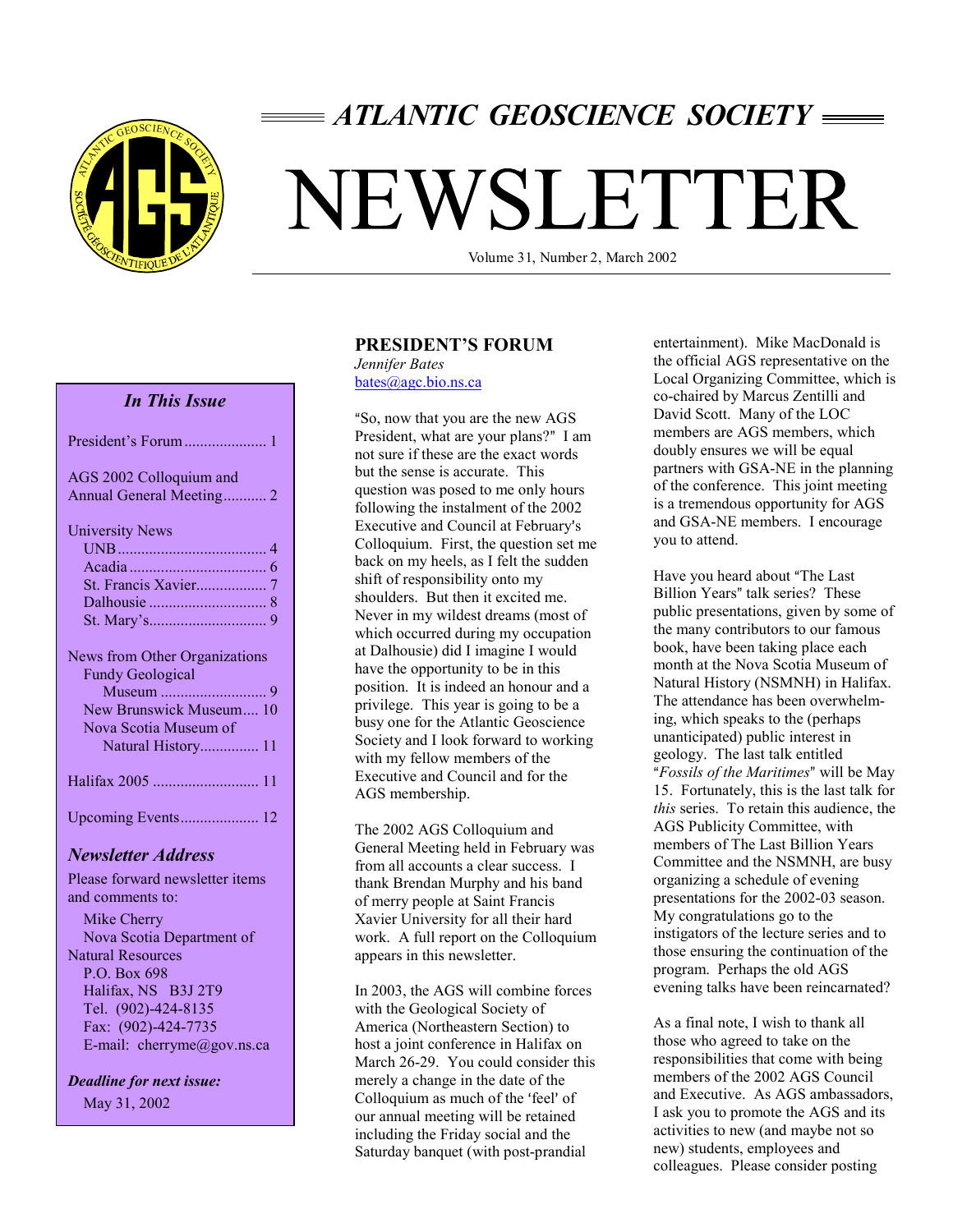the newsletter and membership form on a bulletin board or placing them in mailboxes or sending the AGS website URL via email. Let's face it .. where else can someone have so much fun for \$10 (\$5 for students) a year?

I truly am excited about the year to come and I thank you for the opportunity to serve as AGS President.

#### **AGS 2002 COLLOQUIUM AND ANNUAL GENERAL MEETING**

*Jennifer Bates*  bates@agc.bio.ns.ca

The AGS launched into its  $20<sup>th</sup>$  year as an active and vibrant society at the 2002 AGS Colloquium and Annual General Meeting held February 8-9 in Antigonish, Nova Scotia. The local host, the Department of Earth Sciences at Saint Francis Xavier, did a superb job organizing the two-day conference. The organizing committee, chaired by Brendan Murphy and including Alan Anderson, Jennifer Dorrington, Millie Dunbar, Tony Evans, Jonathan Ferrier, Erica Gillis, Rebecca Hert, Matthieu LaPointe, Tom Martel, Gary McLearn, Cindy Murphy, Tara Oicle, Michael Parkhill, David Risk, Dave Shephard, Ian Spooner and Peter Wallace, deserves a round of applause.

This year, 159 registrants, including 82 students, travelled from locations throughout Atlantic Canada and as far away as Ontario to attend the conference. Student participation has always been important for the annual conference. Over the last few years, their representation has equalled and at times even outnumbered the more 'experienced' participants. Let's hope this active participation by students continues as it speaks well for the future of earth science in Canada.

More than 43 talks were given during eight sessions on Friday evening and all day Saturday. Researchers from universities, provincial and federal surveys, and the private sector

presented their current research in the Atlantic Provinces on topics ranging from geophysics to glaciology to groundwater. Nineteen of the talks were by students from Atlantic Canada universities. The poster session included 30 visual presentations, of which 16 were prepared by students. I would like to thank the following people for organizing and chairing these interesting and thoughtprovoking sessions: Alan Anderson, Matthieu LaPointe, Tom Martel, Paul Ténière, Tom Al, Larry Amskold, Kate Bostwick, Clint St. Peter, Serge Allard, Michael Parkhill, Lisa Kellman, David Risk, Steve King, Chris White, Susan Johnson, Elisabeth Levac, Eugene MacDonald and Mike MacDonald.

As with any successful event, there are many people who are owed a vote of thanks. These include the following volunteers: Michael Parkhill for preparing the Abstract Volume and the Program, Peter Wallace for co-ordinating registration and publication sales, Brendan Murphy for heading the local organizing committee and pinch hitting as the conference photographer, Ken Howells for handling all the financial responsib-

ilities, Reg Wilson and John Gosse for judging student posters, and Rob Raeside and David Piper for judging student talks. I would also like to extend appreciation to our corporate sponsors PCS-Potash (New Brunswick Division), Corridor Resources Incorporated and Nimbus Publishing. And there are always those who work behind the scenes to make a conference happen. On behalf of the AGS, I thank you all.

#### **Business and Social Events**

Friday evening was time for the AGS to celebrate its recent publication of *The Last Billion Years*. This book, written for a public audience, has received a number of supportive reviews and is now in its third printing, which in itself speaks of its success. A recent review by Ward Neale in Geoscience Canada stated *The Last Billion Years* is a magnificent scientific, literary, and artistic achievement with wide appeal". Yes, some have been surprised by the great public interest in the book and in people wanting to understand the world in which we live. So, now we know that the public is interested -



*The AGS Band/Symphony tunes up for its annual performance at the 2002 Colloquium. From left to right: Mike MacDonald, Scott Swinden, Peter Giles, Ian Spooner and Alan Anderson.*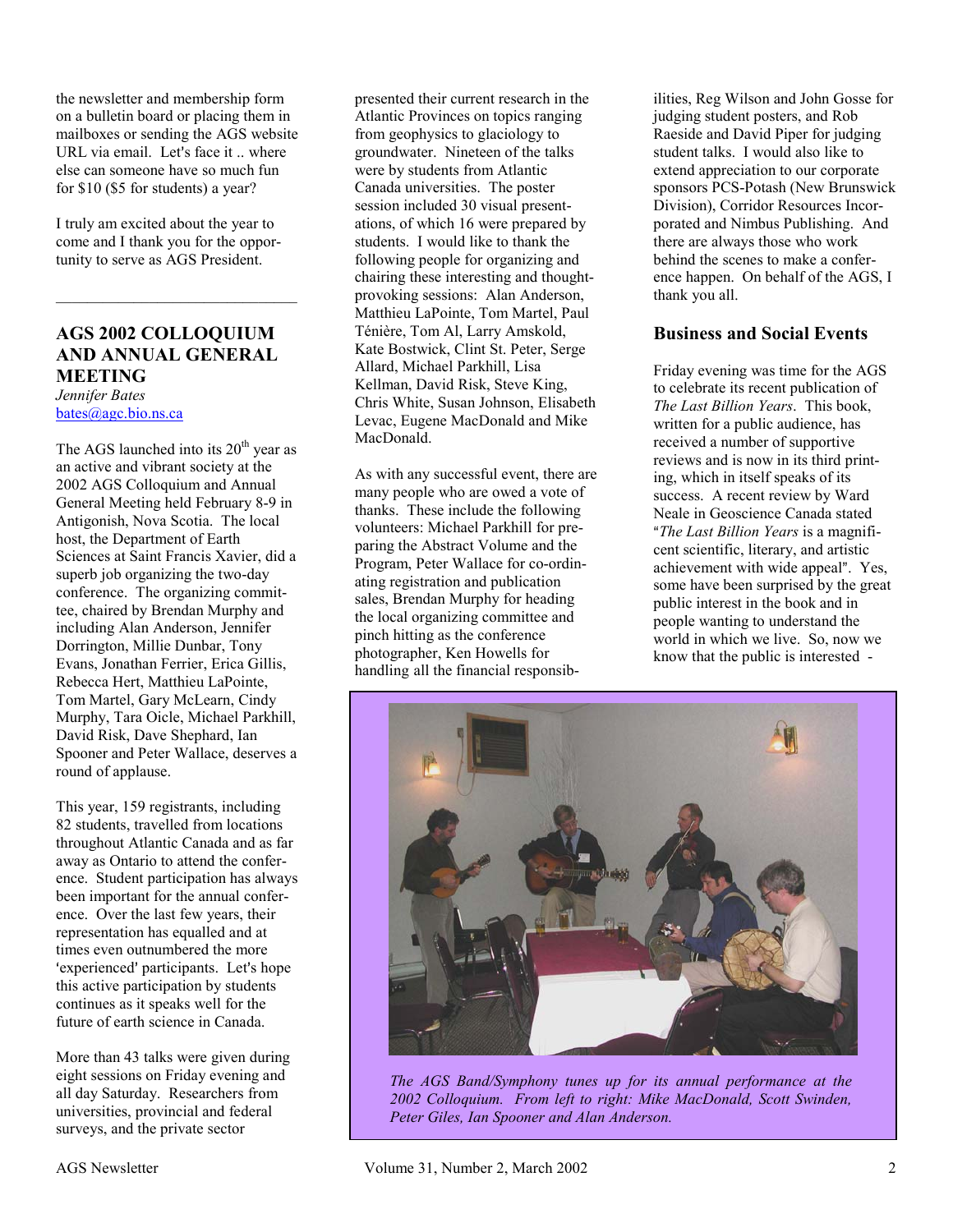they just did not know we call it earth science!

The Annual General Meeting is the time for the AGS membership to approve year-end reports of the working committees and the Treasurer and to vote on the incoming slate of executive and council. The 2002 AGS Executive includes Jennifer Bates (President), Reg Wilson (Vicepresident), Peter Giles (Secretary), Ken Howells (Treasurer) and Tom Martel (Past-president). The Atlantic Canada geoscience community will be well represented by Councillors Tom Al, Jarda Dostal, Paul Durling, Murray Gingras, Linda Ham, Randy Miller, Dave Mossman, Brendan Murphy, Michael Parkhill, Alan Ruffman, Ian Spooner, Clint St. Peter, Peter Wallace, Dick Wardle and Tim Webster.

At the Saturday evening banquet, Gordon Fader of the Geological Survey of Canada (Atlantic) entertained the crowd with his talk entitled *Multibeam Bathymetry: A Revolution in Marine Geology*. Many of you will already know that Gordon is a master of the public presentation and has a natural way of relating to his audience. This presentation was no different. The oceans are truly our last frontier

and Gordon gave everyone insight into the future of marine geology and how geologists will approach the study of this vast unknown territory.

The Saturday evening banquet was also stage to the 2002 AGS Awards presentations. A list of the recipients is included below. But, alas the true fun began once the tables were cleared and the room rearranged. For as long as I have been going to the Colloquium, the attendees have been a willing and appreciative audience for an *ad hoc* musical group of guitar, banjo, tin whistle and mandolin players. The rumour this year was that a bagpipe player was among the merry men - it is too bad we did not catch this on film! Let's hope that what is becoming a tradition continues for years to come.

#### **AGS Awards**

#### *Student Awards*

Each year at the Colloquium, students compete for two awards - best paper and best poster. The winners receive a monetary prize and their names are engraved on the respective plagues. Students enrolled in BSc, MSc and PhD programs compete side by side for these awards. In recent years, the



*David Moynihan (right) of Dalhousie University receiving the Graham Williams Award for Best Student Poster from AGS Vice-President, Reg Wilson at the 2002 Colloquium.* 

entries have been of a very high calibre and this year was no exception. Judges assessed the submissions on scientific content, organization and presentation of data.

#### *Rupert MacNeill Award - Best Student Paper*

Dave Risk of Saint Francis Xavier University was awarded the Rupert MacNeill Award for his talk entitled *Physical processes controlling soil respiration: results from four sites in eastern Nova Scotia,* which was coauthored by Dave, Lisa Kellman and Hugo Beltrami.

*Graham Williams Award - Best Student Poster* 

David Moynihan of Dalhousie University was presented with the Graham Williams Award for his poster entitled *Metamorphism and structure of the White Rock Formation in the Yarmouth area, Nova Scotia*, which was co-authored by David, Chris White and Rebecca Jamieson.

#### *Distinguished Scientist Award (Gesner Medal)*

The Gesner Medal is awarded to a person who has developed and promoted the advancement of geoscience in the Atlantic region through his or her own effort (*i.e.* publications, maps, memoirs, etc.). Dr. Martin Gibling of Dalhousie University was the 2002 recipient.

Martin began his studies at the University of Oxford, received his PhD at the University of Ottawa and spent three years teaching in Thailand before coming to the Atlantic Provinces in 1981 to join the faculty at Dalhousie University. Here, he has devoted considerable time studying the local Carboniferous sedimentology and stratigraphy, specifically the Sydney Mines Formation and the fossil cliffs of Joggins. Martin is also active in international research programs. Martin's passion for geology is well known in the community and has been experienced first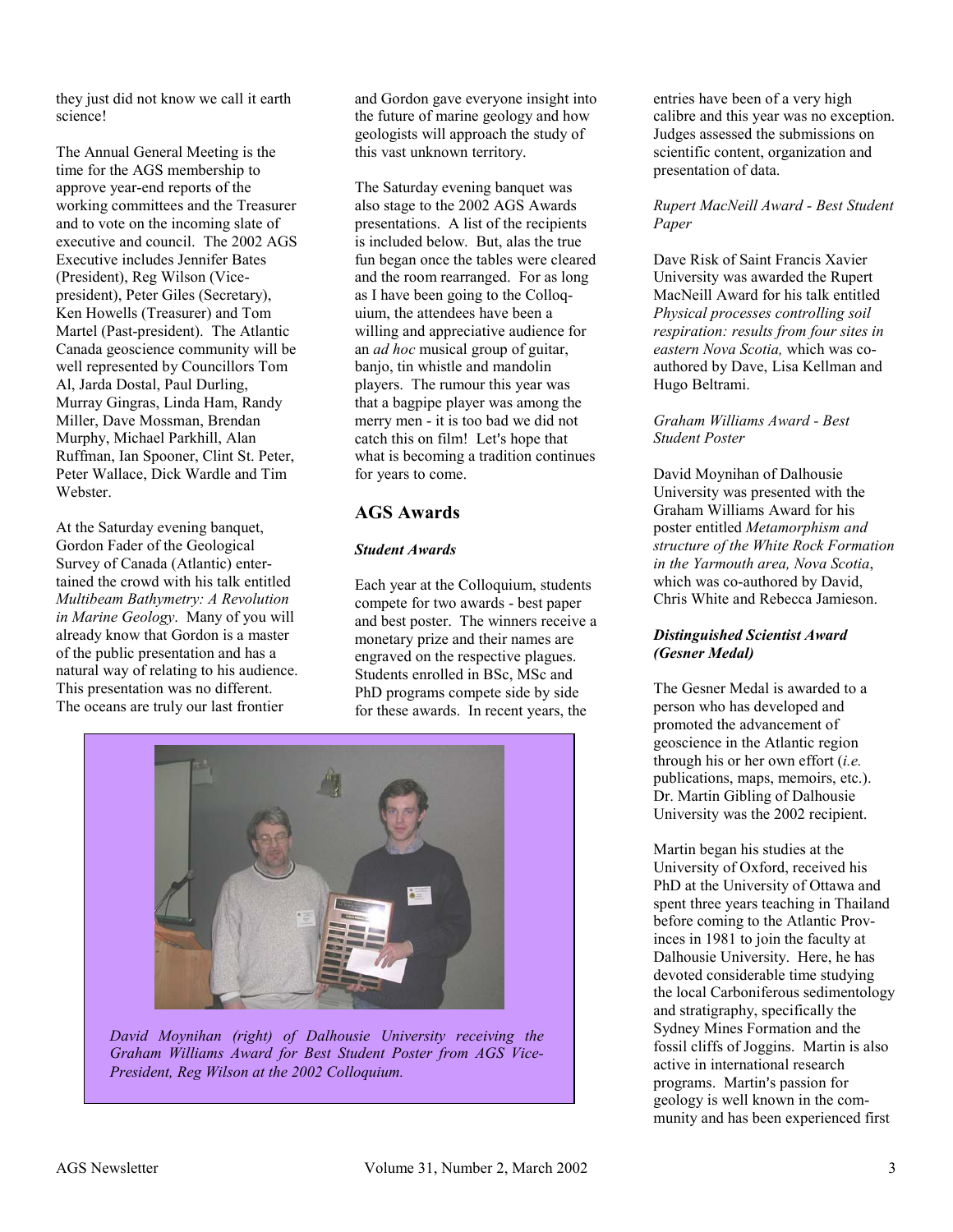

*Rob Fensome (left), co-recipient with Graham Williams of the 2002 AGS Distinguished Service Award, receives his award from Alan Ruffman at the 2002 Colloquium.* 

hand by his many undergraduate, masters and doctoral students.

#### *Distinguished Service Award*

The Distinguished Service Award is given in recognition of exceptional and altruistic contributions to the Atlantic Geoscience Society over a long period of time. This year, Graham Williams and Rob Fensome were co-recipients.

 $\mathcal{L}_\text{max}$ 

#### **UNIVERSITY NEWS**

#### **UNB**

*Murray Gingras*  mgingras@unb.ca

Spring brings to a close a busy winter term at the University of New Brunswick. Over recent months, the Department of Geology was pleased to host several workshops and guest lecturers at UNB. In late November, a one day workshop, *Gold-mineralized shear zones: structural kinematics to fluid flow,* was hosted by the UNB-SEG student chapter. The workshop was convened by Alex Wills, MSc candidate in Economic Geology. Guest speakers included Francois

Robert (Barrick Gold) , Shoufa Lin (University of Waterloo), Adrian Park, David Lentz, and Paul Williams. This term, Dan Kontak (NSDNR) presented a Fluid Inclusion Workshop. Thank you to the organizers and participants of these events.

UNB had the pleasure of hosting talks by Dr. J.P. Zonneveld, Dallas Davis, Dr. Larry Hulbert and Dr. Stan Stancliffe as guests of the Department of Geology. Each delivered highcalibre, informative talks that were enjoyed by students, faculty, and interested members of the local geological community.

Our course offerings are expanding with the addition of new faculty member, Cliff Shaw. Cliff and Dave Lentz are preparing a new course in volcanology and Dave is preparing a course entitled *Mineral Resources, Economics, and the Environment*. Murray Gingras is retooling a senior level, field-based course in modern sedimentary environments. Our teaching program is increasingly diverse and is supplemented by the able Adrian Park and James **Whitehead** 

Dr. Shaw is busily initiating his

research program. The pressure lab is being revamped (on schedule!), and all lab equipment will be operational by the end of June. Cliff is organising a course in data analysis techniques for X-ray powder diffraction, to be given by Professor Ross Angel of the Department of Geological Sciences, Virginia Technical University. Cliff is looking for graduate students interested in experimental petrology, mantle petrology and the dynamics of magmatic systems.

David Lentz continues his wideranging endeavours in Economic Geology. Last fall, Dave and his wife, Stephanie, visited Italy and sampled several volcanoes. Dave's Canadian interests continue to include New Brunswick, Ontario, Manitoba, and the Northwest Territories. Dave is presently organizing an outreach program for New Brunswick educators. Dave's graduate students (Dave's Demons) are slowly taking over the place.

Joe White has returned to the department after completing his secondment as the Vice President of Research (welcome back, Joe!). Among other endeavours, Joe is coleading an initiative to investigate the structural geology of Carboniferous rocks in the Moncton area. Doctoral candidate, Paul Wilson, will conduct much of the research. We anticipate integration of sedimentological (Murray Gingras) and geophysical studies (Karl Butler) in the area. Clint St. Peter (NBDNRE) will be a research associate on these projects.

Karl Butler will also be focusing his efforts this summer on experi-mental field studies of seismoelectric phenomena, and on geophysical surveys in support of a multidisciplinary study of the Fredericton aquifer. Along with new graduate student Jean-Christophe Nadeau, coming from Laval University, Karl will be building upon last year's riverine seismic surveys to reveal the strati-graphic and structural controls on recharge of aquifers that lie below the Saint John River and adjoining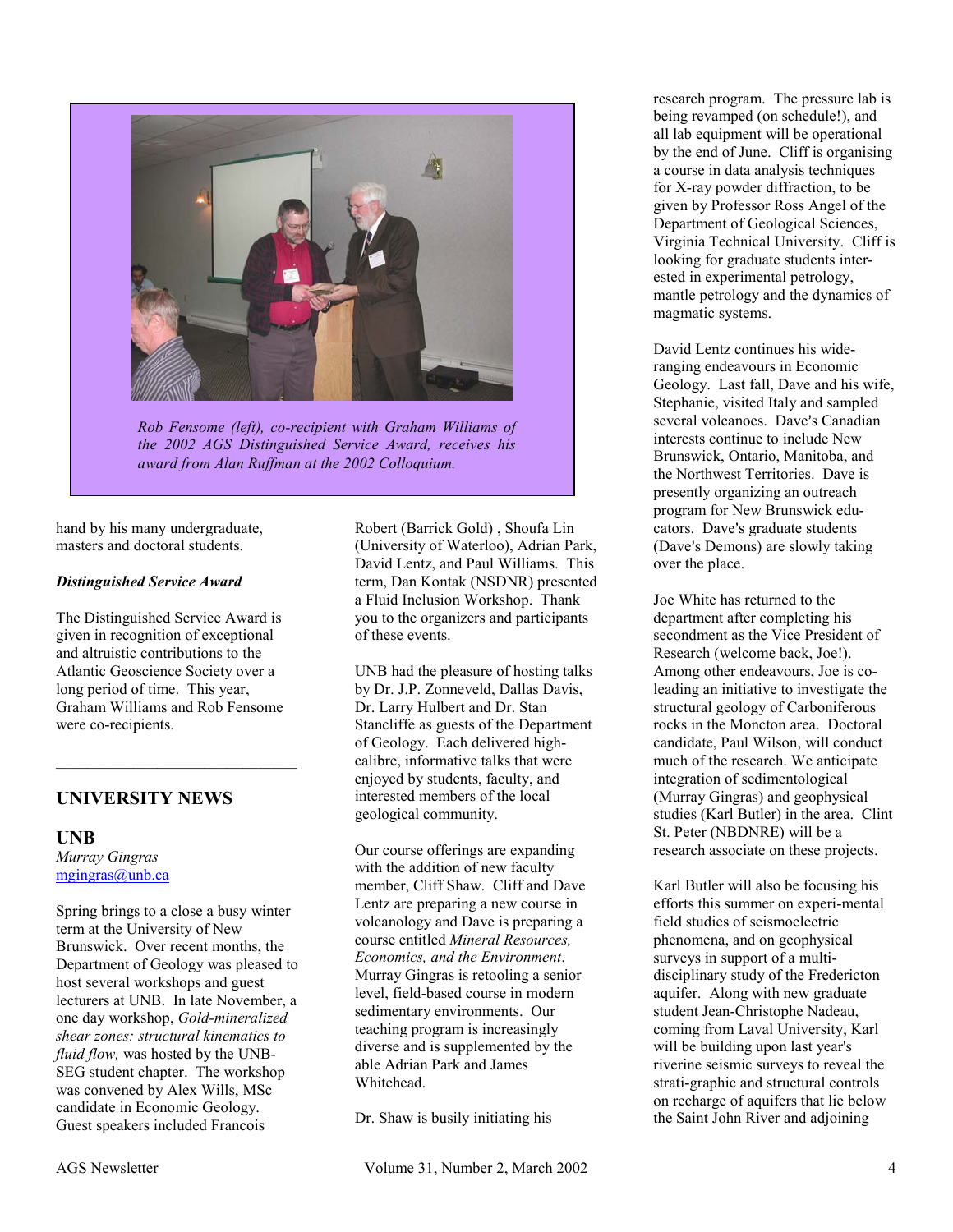#### floodplain.

Studies in 'soft-rock' are coming together at UNB. With Ron Pickerill and Murray Gingras, who have recently published a paper in PALAIOS on composite ichnofossils, we boast strong ichnological expertise. Bruce Broster and Murray are devising a research program that will focus on modern shoreline systems. Also, Bruce is expanding current research in geo-archaeology: on April 22, he held an open house on that topic. In addition, Murray continues to work on selected hydrocarbon-industry projects.

Nick Susak continues as our Undergraduate Student Advisor and chairs the Curriculum Committee. Nick has facilitated the commissioning of new (expensive) laboratory equipment and continues to pursue research interests in geochemistry.

Other faculty at UNB are busy nurturing established and dynamic research programs. Paul Williams, John Spray and Tom Al all continue to contribute enormously to the diversity and depth of the department. Their

impact can be estimated by the success of their numerous students, which is evident below in "Awards" and Honors" and "B.Sc. (Geology) Honors Research Project Presentations". The impact of these researchers and their students on our program at UNB is inestimable and we tip our hats to them.

#### **Field Trips**

This year, the Hale Trip for undergraduate students went to Spain. Coastal systems, fluvial systems, karst terrain, alluvial fans, volcanic deposits, and cerveza were all studied in great detail. The trip is sponsored by a memorial fund that honours Prof. Ernie Hale and promotes expanding the range of experience available to UNB's undergraduate students.

The Graduate Association of Geology Students travelled to Quebec City. It snowed.

#### **Awards and Honours**

Konstantinos (Dino) Petrackos was a participant in the 2002 Canadian Society of Petroleum Geology Student



*Guest speakers at the workshop on gold-mineralized shear zone, hosted by the UNB-SEG student chapter in November 2001. From left to right: Dave Lentz (UNB), Francois Robert (Barrick Gold), Adrian Park (UNB), Shoufa Lin (U. Waterloo) and Paul Williams (UNB).* 

Industry Field Trip (SIFT). Kathy MacCarthy received the New Brunswick Branch CIM Earth Science Scholarship.

B.Sc. (Geology) Honours research project presentations were made by:

- $\bullet$  Dan Conohan - *A Compilation and Preliminary Assessment of Groundwater Hydrogeochemical Data from Carboniferous Bedrock Aquifers Within the Province of New Brunswick* (Supervisor: Dr. Tom Al)
- $\bullet$  Craig Parks - *Fault Systems of the Southern Thor-Odin Dome, Monashee Complex, British Columbia* (Supervisor: Dr. Paul Williams)
- - Matthew Adams - *Nomenclature, Mineralogy, and Geochemistry of a Kersantie-Type Lamprophyre Suite, South Eastern Canadian Cordillera; British Columbia* (Supervisor: Dr. David Lentz)
- $\bullet$  Tamara Holmes - *Geology of the Mowat Creek Breccia Zone, Hutton Township, Sudbury*  (Supervisor: Dr. John Spray)
- - Konstantinos Petrakos - *Geology of the Milnet Mine Breccia Zone, Parkin Township, Sudbury*  (Supervisor: Dr. John Spray)
- $\bullet$  Kathryn MacCarthy - *The Mechanisms of Lithification of Lunar and HED Meteorite Breccias* (Supervisor: Dr. John Spray)
- $\bullet$  P. Kate Bostwick - *An Examination of Wrinkle Marks (Runzlemarken) As Microbially-Induced Sedimentary Structures*  (Supervisor: Dr. Murray Gingras)

Geological Engineering research project presentations were made by:

- $\bullet$  Natalie Smith - *Enhancement and Application of a Containment Transport Modelling Program*  (Supervisor: Dr. MacQuarrie)
- $\bullet$  Alena James - *Redesign of a Jetty on the MacKenzie River, NWT* (Supervisor: Dr. Haralampides)
- - Derrick Budden - *Salmon Incubation Chamber Experimental*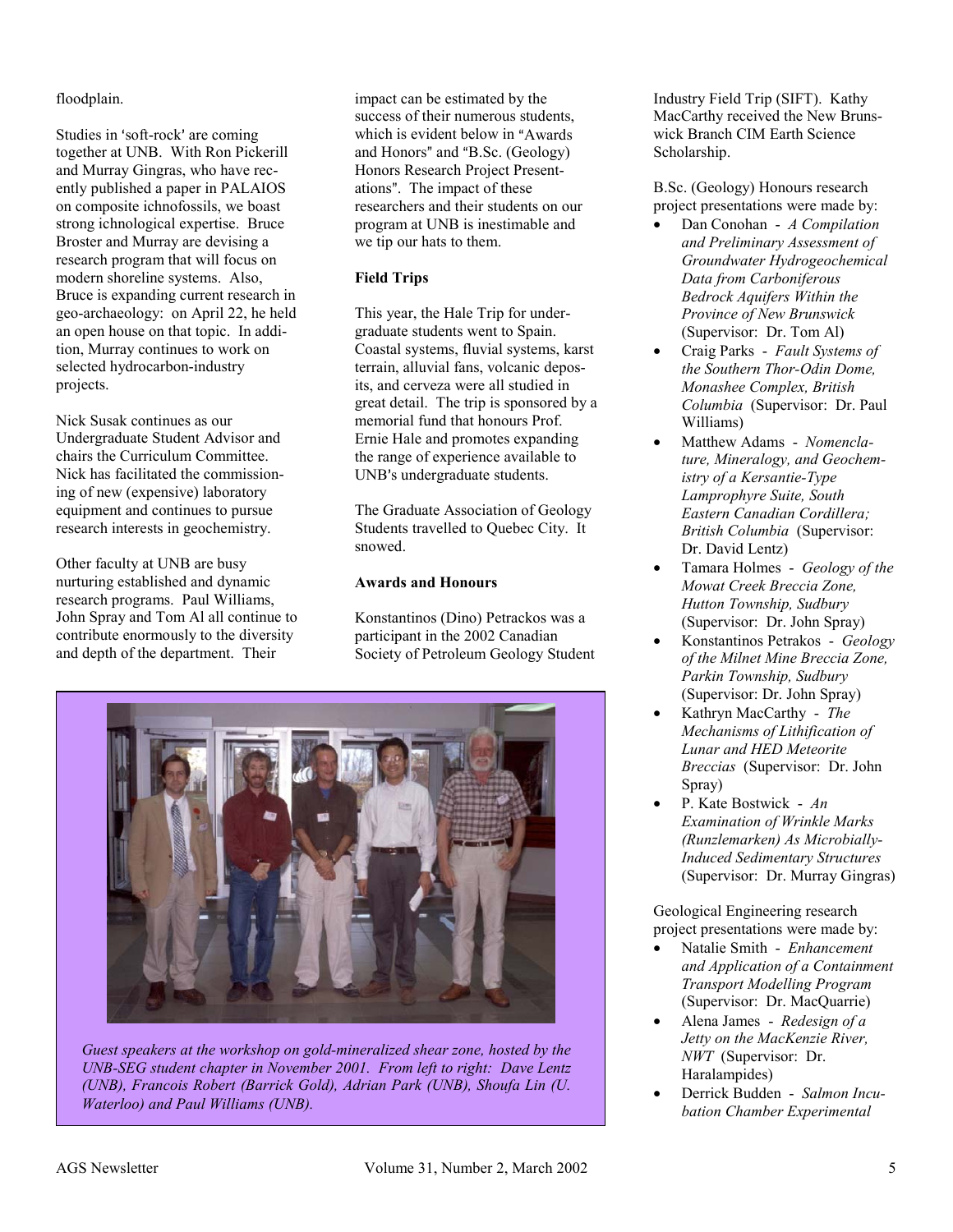*Study* (Supervisor: Dr. Haralampides)

 $\overline{\phantom{a}}$  , where  $\overline{\phantom{a}}$  , where  $\overline{\phantom{a}}$  , where  $\overline{\phantom{a}}$ 

 $\bullet$  Annie Daigle - *Resistivity Imaging Through a Recharge Zone of the Fredericton Aquifer*  (Supervisor: Dr. Karl Butler).

#### **Acadia**  *Sandra Barr*  sandra.barr@acadiau.ca

Another academic year is rushing to a close, with exams nearly finished and the annual end-of-term field trip to Shelburne-Yarmouth (for the third year students) and field school (for second year students) just ahead (and over by the time you read this!).

The second-year field school (April 23-May 4) is co-ordinated by David McMullin, and co-taught by David and other faculty members. The first 6 exercises involve day trips in the Wolfville area, with evenings spent compiling and interpreting field data, and drawing maps and cross-sections. On the 7th day, the students get a change of scene when they travel with

David and Rob Raeside to Saint Francis Xavier University in Antigonish, which is the base for the last 5 days. Everyone knows that you can count on at least one snowy day during that part of field school!

Cliff Stanley was recently elected as the 2002-03 Distinguished Lecturer for the Association of Exploration Geochemists, and will give lecture tours through North America, Europe and the Southern Hemisphere (Australia, Chile, South Africa) over the next two years. In February, he was invited to the Universite du Québec à Chicoutimi to present the lecture *Compositional Variation in Clastic Sedimentary Rocks: Conjuring Insights using Projective Geometry of Major Element Lithogeochemical Data* as part of their visiting speakers program.

In early March, the department enjoyed a visit from Rob Fensome and Andrew MacRae representing the petroleum group at the Geological Survey of Canada (Atlantic). In return for lunch, they provided an eager audience of students and faculty with



*Acadia's student award winners for 2002, being feted by their colleagues at the annual end-of-term departmental banquet.* 

an in-depth (a pun surely worthy of Graham Williams?) tour of the Scotian margin - its stratigraphy, palynology, and hydrocarbon potential.

Having spent December and January at sea between Hawaii and California on the JOIDES Resolution, Heather Paul returned to Wolfville in early February to complete her BSc Honours thesis on *Petrology and lithogeochemistry of volcanic rocks hosting seafloor hot springs systems in the Manus Basin, southwestern Pacific Ocean*. She then departed again on March 31 to join the ship in Chile for another leg. Heather is from Bonavista, Newfoundland, and has been appointed senior scientific intern on a second ODP cruise, this time from Valparaiso, Chile, to Panama City, Panama. She will be assessing climate and oceanographic changes in the southeast Pacific over the past 20 million years, in particular looking for records of El Niño and orbital cyclicity in the sediment record. Heather's supervisor at Acadia was Cliff Stanley.

Other BSc Honours theses were completed by Dan Hagan (*Volcanic Rocks and Mafic Sills in the White Rock Formation, Torbrook Area, Nova Scotia: Petrology and Tectonic Setting*) and Matt Jodrey (*A study of flexural shear in the Crown Reserve Anticline, Port Dufferin, Halifax County, Nova Scotia*). Dan's supervisor was Sandra Barr, and Matt was working with Alan Macdonald and Rick Horne of the Nova Scotia Department of Natural Resources.

Third-year student John King was selected by the Canadian Society of Petroleum Geologists to participate in the Student-Industry Field Trip (SIFT) in Calgary in May. SIFT consists of a two-week stay in Alberta, examining the oil and gas industry, visiting the headquarters of many of the major companies and several important geological and palaeontological sites, participating on a four-day field trip in the Rockies, and a fly-over of the Rocky Mountains following the field trip.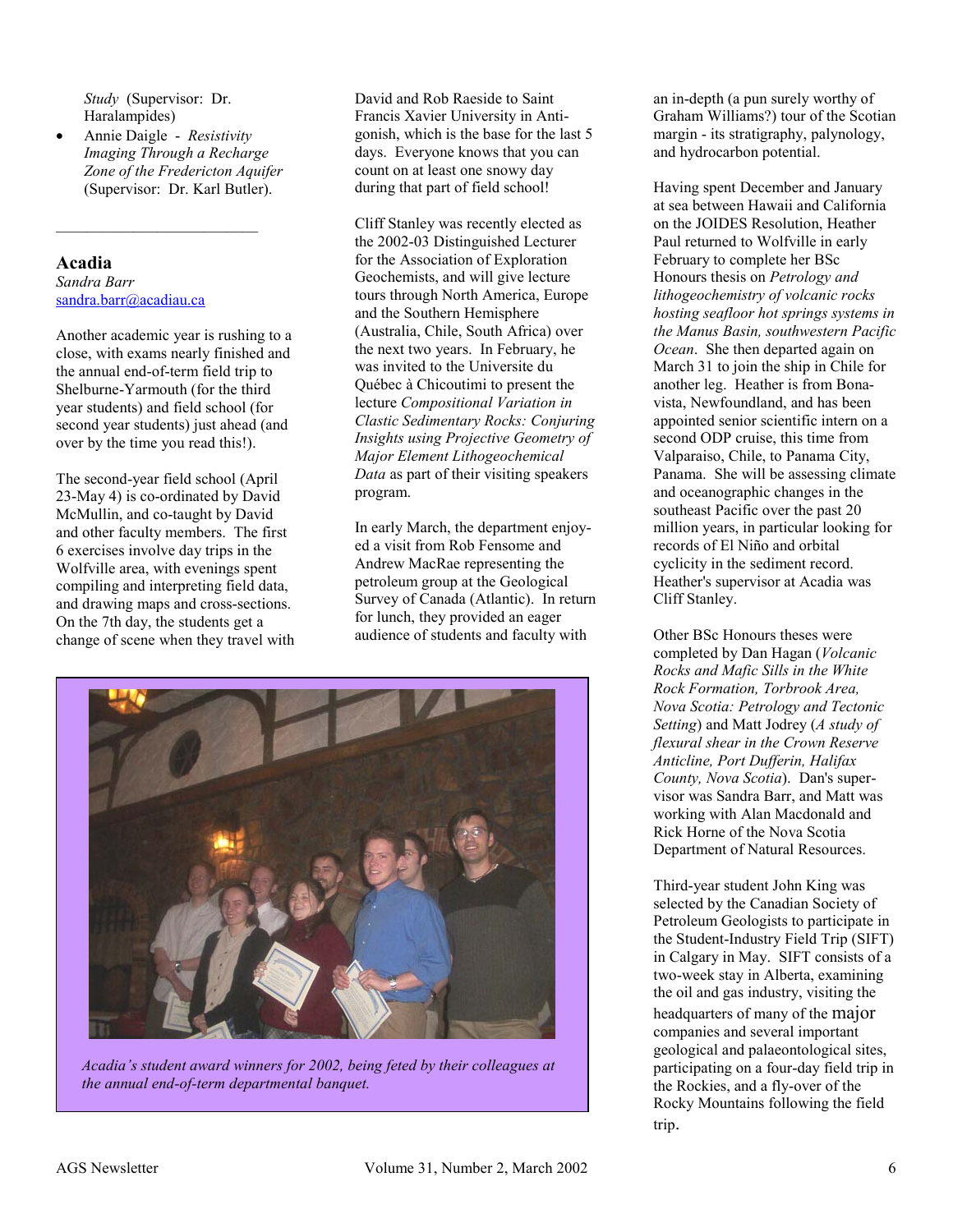The end-of-term departmental banquet was, as usual, a gala affair, held this year at the Old Orchard Inn in early April, and attended by about 40 students, staff, and faculty. After a superb meal, Department Head Robert Raeside kept everyone amused with the story of his career from his humble beginnings in the lowlands of Scotland to his ascent to the highlands of Cape Breton Island, with some time spent in central and western Canada in between. Students who had won various awards and scholarships were given the opportunity to stand in front for photographs and a congratulatory round of applause. Then the students took over and presented their own unique awards to deserving faculty and staff (affirming, for example, that they still love Dr. Macdonald, in spite of the fact that he teaches structural geology and metamorphic geology).

In mid-April, we were sorry to lose our exceptional secretary, Cathy Walsh, to a more lucrative job within walking distance of her home in Falmouth - obviously an opportunity that could not be declined. We thank Cathy for her great help during the past year.

To end on a positive note, we are pleased to announce that Dr. David Keighley has been appointed as an honourary research associate in the Department of Geology at Acadia University.

 $\mathcal{L}_\text{max}$  , where  $\mathcal{L}_\text{max}$  and  $\mathcal{L}_\text{max}$ 

#### **St. Francis Xavier**  *Cindy Murphy*  cmurphy@stfx.ca

The academic year is drawing to a close, and we would like to congratulate our graduating students for achieving their goals in the Earth Sciences, and wish them the best in their future endeavours. Some of our students are furthering their studies, and NSERC has awarded scholarships to graduates Dave Risk, MSc, (PGS B award), and Scott Rayner, BSc (PGS A), and a summer award to Craig Power, who is entering his senior year

in September 2002. We are pleased to announce that two students, both under the supervision of Lisa Kellman, have successfully defended their undergraduate theses. Scott Rayner's thesis topic was *Groundwater and soil gas pollutant plume monitoring and remediation at a contaminated compressor station, Alberta* (some of you may already be familiar with this topic after Scott's presentation at the annual AGS Colloquium in February), and Danielle Goulard's topic was *Relationship between air temperature and soil temperatures: Implications for emissions of radiatively active trace gases from soils.*

The students have inaugurated the Department's name change at their annual Awards Banquet, bestowing sweatshirts bearing the former name of Geology to some members of faculty and staff, while others received the Earth Sciences logo. This will be looked back upon as a truly *conformable* transition.

With greatly reduced teaching responsibilities during the spring and summer, faculty will take the opportunity to focus on their research, with the willing assistance of undergraduate students. The Department is also looking forward to hosting two James Chair Professors this summer. Dr. Alan Collins from the Tectonic Special Research Centre, Curtin University, Perth, Australia, will be arriving in May for 4 months to work with Brendan Murphy. Dr. Chuck Mitchell, arriving for the months of August and September from SUNY, Buffalo, will be collaborating with Mike Melchin on Ordovician-Silurian graptolites from South China.

This summer, Alan Anderson will be co-organizer, with Dan Kontak (NSDNR) of the 2002 Pan-American Conference on Research on Fluid Inclusions, in Halifax, July  $21^{st}$ -26<sup>th</sup> (see Upcoming Events for more information). Alan was recently appointed as an Associate Editor for the American Mineralogist, and was elected as a member of the Users

Advisory Committee for the Canadian Light Source. He is serving in his final year on the Proposal Evaluation Committee for ACPI, and will be coorganizer of an MAC short course on fluid inclusions in Vancouver in 2003, as well as contributing a chapter to the short course notes. Alan will be looking forward to his 6-month sabbatical in January of 2003!

At the time of this submission, Brendan, Hugo, and Lisa (half of the Department's faculty) are in Nice, France, on the *French Riviera*, avoiding the temptations of the Mediterranean while busily presenting papers at the European Geophysical Society's 27<sup>th</sup> General Assembly. Hugo is just completing his first sabbatical, and quite a successful time he has had! He has been actively pursued by the national and international media in relation to the paper he has co-authored in the upcoming issue of the journal of Geophysical Research Letters. He and his fellow colleagues at the University of Michigan were able to demonstrate warming trends in historic temperature profiles of bore holes on land.

While Hugo is returning from his sabbatical, Mike Melchin is beginning a 6-month sabbatical in July. The summer for Mike is beginning with the continuation of a visit of Dr. Fan Juanxuan from the Nanjing Institute of Geology and Paleontology (China). Dr. Fan is studying latest Ordovician graptolites from Scotland and is continuing his collaboration with Mike on Ordovician-Silurian graptolites from South China. Mike will also be finishing work with Henry Williams (PetroCanada, Calgary) on the graptolite biostratigraphy of the basal Silurian stratotype section, and with Chris Holmden (U. of Saskatchewan) on the stable isotope geochemistry of the Late Ordovician-Early Silurian succession in Arctic Canada.

Elisabeth Levac is continuing with us after her stellar year teaching at StFX, and will be the sabbatical replacement for Mike in the first term and for Alan in the second term.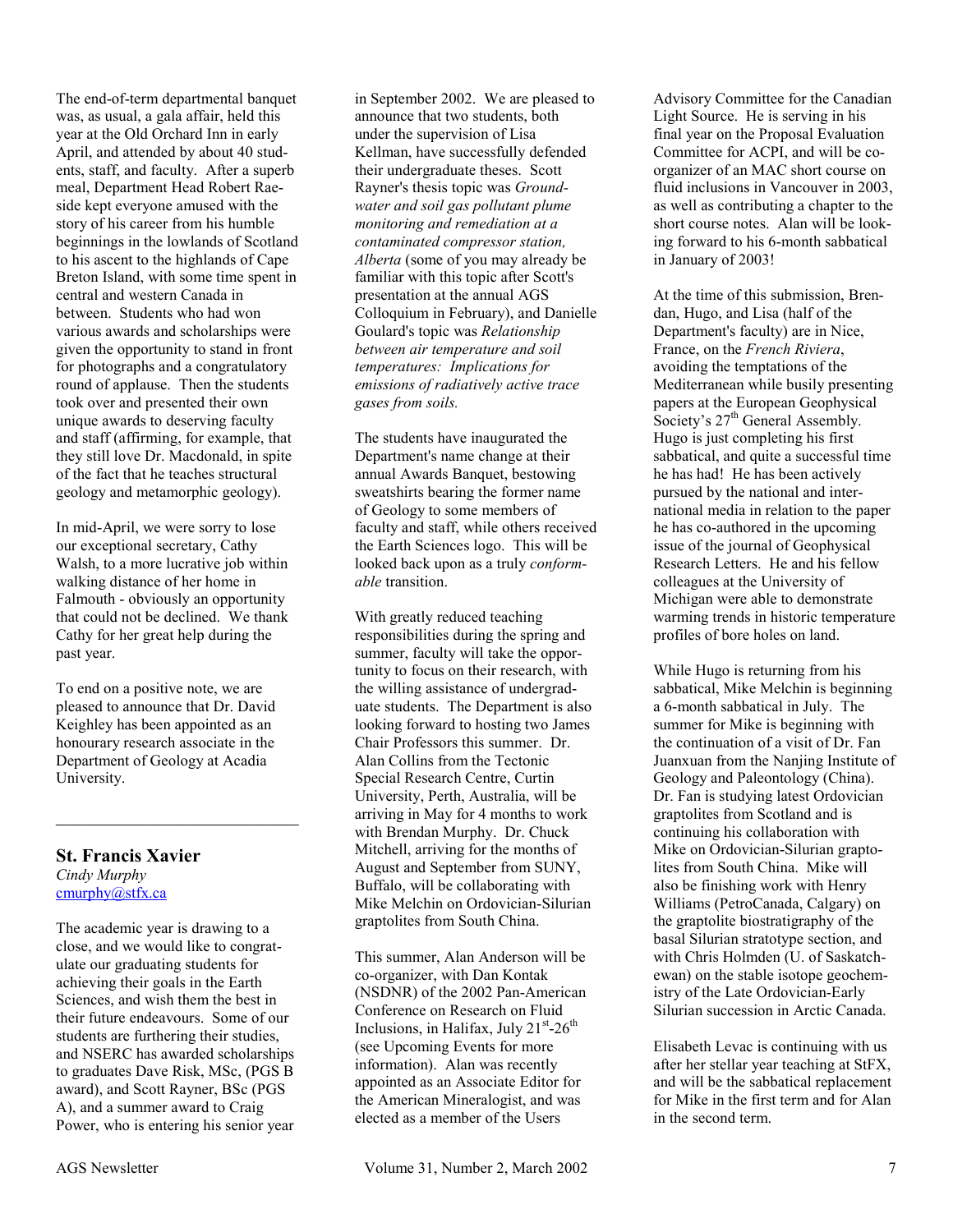

We are pleased to announce that Lisa Kellman has received tenure and has been promoted to Associate Professor. She is continuing with her research on the study of nitrogen and carbon biogeochemistry of natural and disturbed aquatic and soil environments, and the use of stable isotopes to better understanding cycling and processes in these environments.

Brendan Murphy will hopefully have time at the  $27<sup>th</sup> EGS$  meeting in Nice to reflect upon his past year as Chair of the Department, and what contributions from this experience he will bring to the upcoming Department Chairs meeting at the GAC-MAC Joint Annual Meeting in Saskatoon later on in May. The James Chair Professor, Alan Collins, will also be attending this meeting with him. As

co-leader of the International Geological Correlation Program 453 on Ancient Orogens and Modern Analogues, Brendan will be organizing a conference in New Zealand this August.

 $\mathcal{L}_\text{max}$  , where  $\mathcal{L}_\text{max}$  and  $\mathcal{L}_\text{max}$ 

#### **Dalhousie**

*Peter Reynolds*  preynold@is.dal.ca

#### **Faculty News**

Dalhousie's Department of Earth Sciences welcomes this May its two newest faculty members: Dr. Grant Wach, Professor of Petroleum Geology, formerly with Chevron-Texaco in Houston, and Dr. Lawrence Plug,

Assistant Professor and Scholar of the Earth Systems Evolution Program of the Canadian Institute for Advanced Research, formerly at the University of California-San Diego. Lawrence's field of interest is Earth surface processes.

Since arriving last July, Canada Research Chair, Dr. John Gosse, has overseen the construction of his new research lab, a cosmogenic nuclide extraction (CNE) facility. The lab should be in production mode later in the spring, but the official opening will not be held until the fall academic term. Meanwhile, you can visit the website *via* the Earth Sciences homepage at www.dal.ca/~es; - click on "Facilities". Briefly, the purpose of the CNE Facility is to provide the infrastructure and equipment for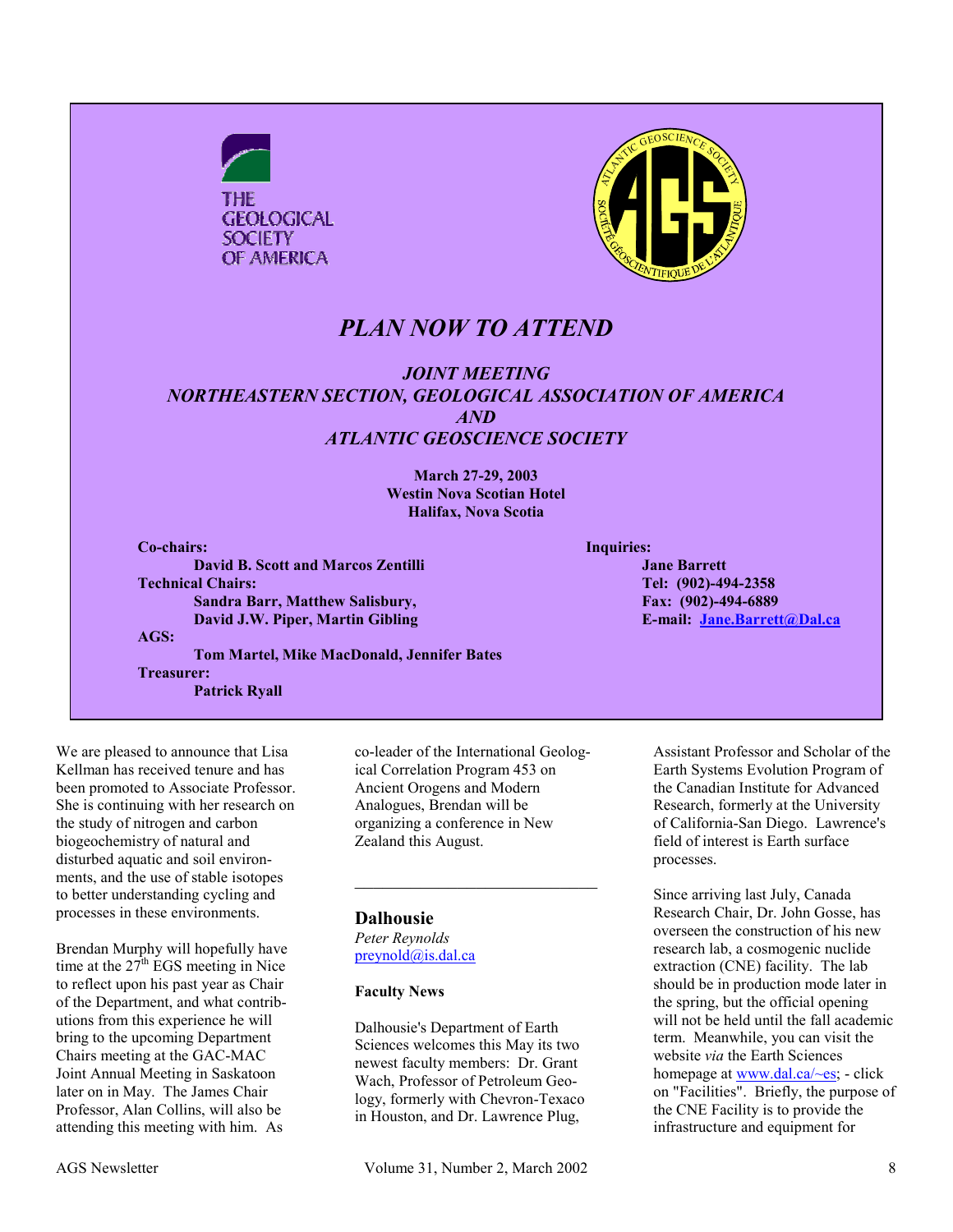students and researchers to conduct geochronological and geomorphometric research in fields of study such as geomorphology, Quaternary geology, paleoclimatology, active tectonics, glaciology, and landscape evolution. John and his geomorphology group will also provide contractual services to industries and external researchers. They focus on the application of cosmogenic nuclides for exposure dating and determining rates of surficial processes. International and Canadian students and scientists are welcome to visit and use the facility. The CNE facility is a part of the Dalhousie Geochronology Centre.

#### **Student Achievements**

Melanie Purves and Krista McCuish were each awarded NSERC PGSA scholarships. Jane Willenbring, a Ph.D. student studying with John Gosse, was awarded one of Dalhousie's prestigious Killam scholarships.

Our first-year graduate students presented their thesis proposals to the Department at a Graduate Mini-Symposium on April 24.

- $\bullet$  Joyia Chakungal, a student of Djordje Grujic's, will work on high pressure metamorphism in the Bhutan Himalaya.
- $\bullet$  Simon Gagne will work with Becky Jamieson on chemical, textural and age variation of monazite through progressive metamorphism in the Trans-Hudson Orogen, Baffin Island.
- - Thian Hundert is working with David Piper on the role of ice domes and ice streams in the deglaciation of the Scotian Shelf.
- - Sharon Lee is studying the regional fold geometry of the Meguma Terrane using geological and geophysical techniques with applied geomatics, under the supervision of Nick Culshaw.
- - David Moynihan will work with Becky Jamieson on the metamorphism and structure of the White Rock Formation in the Yarmouth area.
- - Mark Raistrick, with Nick Culshaw, is studying amphibolite petrogenesis and detrital zircon geochronology in the Grenville Province, Ontario.
- $\bullet$  Kevin Vaughan is developing an absolute chronology for two Epipaleolithic archaeological sites in Israel with Dorothy Godrey-Smith.
- $\bullet$  Tim Webster is making a GIS comparison of moderate and highresolution DEMs for the analysis of geological landforms and drainage basins around the Annapolis Valley under the supervision of Brendan Murphy.
- - Jane Willenbring, John Gosse's student, is seeking to determine glacial erosion over a glacial cycle in a mountain environment using terrestrial *in situ* cosmogenic nuclides.
- - Jack Wu Yue is working with Keith Louden on the crustal structures of the Nova Scotia and Flemish Cap margins.

 $\mathcal{L}_\text{max}$ 

#### **St. Mary's**  *Jarda Dostal*

jarda.dostal@stmarys.ca

At the end of the academic year, Dr. Qadeer Siddique will be retiring from his faculty position at St. Mary's University after a long and distinguished career. Qadeer came to St. Mary's in 1968 after obtaining his PhD at Leicester University in England and working for a couple of years in industry. His area of expertise is micropalaeontology. His thesis focussed on Tertiary ostracods from West Pakistan, and most of his subsequent research continued to be centred on ostracods, to the extent that a new ostracod genus, *Siddiquicythere*, and five new ostracod species have been named after him.

During his tenure at St. Mary's, Qadeer was an active member of university life, serving on numerous committees. Although officially retired, Qadeer will continue his micropalaeontology research and parttime teaching. He is pleased, however, to be able to spend more time at his outside interests and hobbies, particularly bird watching.

 $\mathcal{L}_\text{max}$ 

#### **NEWS FROM OTHER ORGANIZATIONS**

**Fundy Geological Museum**  *Ken Adams*  adamskd@gov.ns.ca

Spring has arrived in Parrsboro and among the first signs has been the arrival of a family from Brazil and two Bald Eagles from the Valley. Early indications suggest that our school programming continues to be popular. To date we have booked 13 groups for "Overnighters" at the museum and we continue to receive the requests for day trips. The Museum will be hosting three Elderhostel programs this year, with the first scheduled for the week of July 14th. The other sessions will run in September and October.

Work on the prosauropod material recovered in 2000 continues, with preparation of the specimen focusing on the skull. You can follow the progress of this work on the Museum's web site at

#### http://fundygeo.museum.gov.ns.ca.

While there, check out this summer's program schedule. Mineral and fossil enthusiasts are reminded that the dates for Nova Scotia's Gem and Mineral Show are August 16th to 18th at the Lion's. Curatorial walks will be held on Saturdays throughout July and August and families, as well as the general public, are invited to take part in Museum Weekend activities on June 8th and 9th and Dino Daze on July 21st. The Museum Shop is gearing up for another busy summer with a number of new items for sale. We will have copies of *The Nova Scotia Atlas, Joggins Fossil Cliffs, The Last Billion Years* and *Nova Scotia Geology Map* available.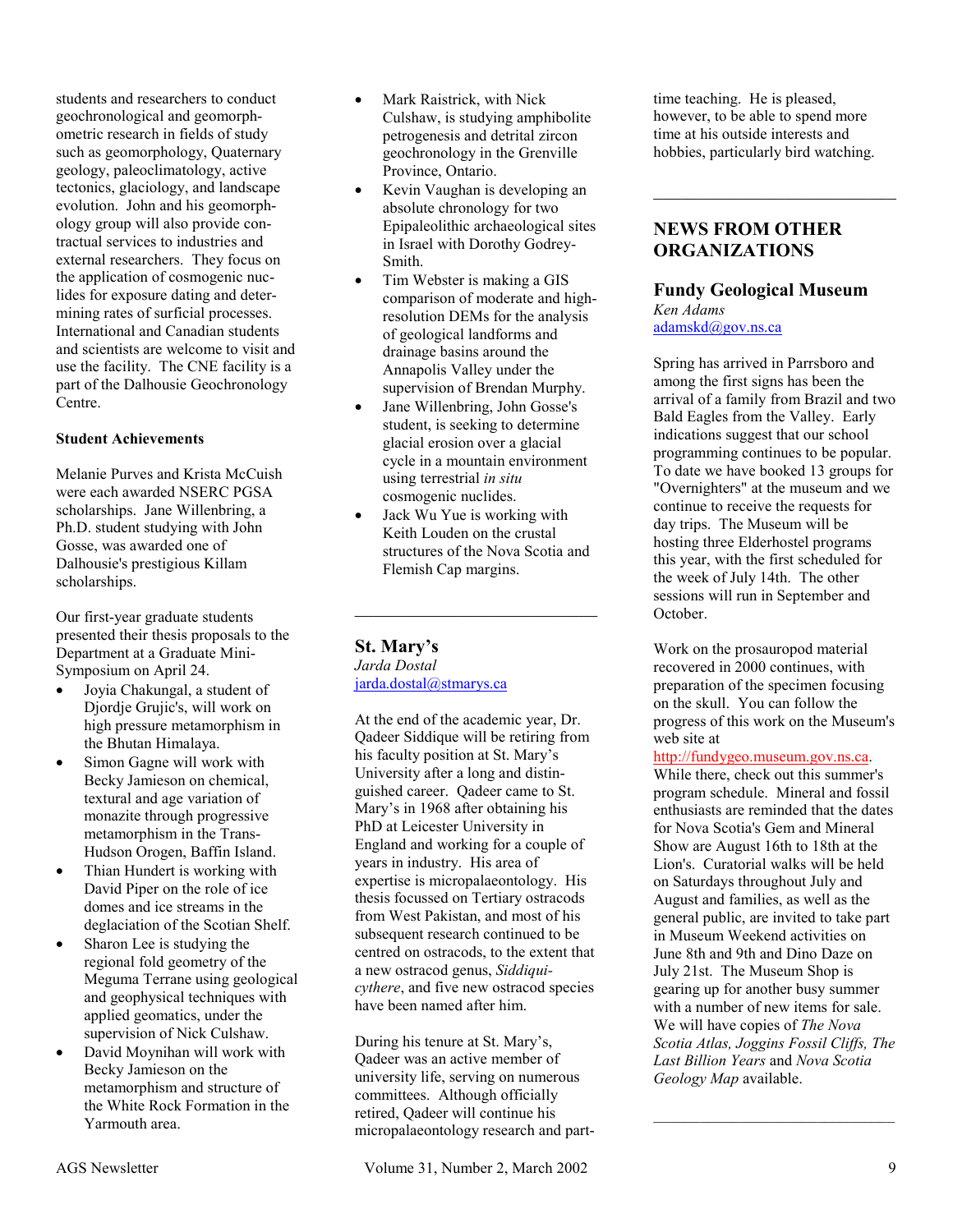

R.F. Blackwood, Chair, St. John's 2001



**Please submit your designs, as completed design or sketch in paper or digital format, to the Editor of the AGS Newsletter (see page 1 for address information). A decision on the logo will be made during the fall of 2002.** 

#### **New Brunswick Museum**

*Randall F. Miller*  millerrf@nb.aibn.com

The New Brunswick Museum is pleased to announce that beginning in March 2002 our natural science collection records became available to search on the Internet. For the geoscience community, this means that almost 100% of our mineral and economic geology collection records and about 95% of our fossil collection records are accessible online. While the mineral collection, consisting of over 2,500 records, is international in scope, the fossil collection is largely New Brunswick-based, although it is geographically diverse. In addition to recent efforts to develop the

collection, the NBM holdings include specimens acquired by Abraham Gesner and the members of the Natural History Society of New Brunswick. The palaeontology collection contains Cambrian fossils from the Maritimes and elsewhere acquired by G.F. Matthew; Carboniferous plants, invertebrates and traces collected by C.F. Hartt, G.F. Matthew and others; Devonian plants, vertebrates and invertebrates from northern New Brunswick; Paleozoic trace fossils collected by R.K. Pickerill and colleagues; and Quaternary vertebrates and invertebrates from New Brunswick.

Our database is running on Inmagic DB/TextWorks, using Inmagic

DB/Text WebPublisher to put the records on the Internet. The Internet version of the database will be updated regularly and provides access to limited record information. It does not, for example, include detailed locality or collector information. Password access is required to view expanded records. Requests for password access will be considered on a case-by-case basis and can be made to the curator of the collection. We have also provided "password only" access to our database of Type References for the collection. Visitors to the site can also search a list of Natural Sciences Department publications and link to the NBM library catalogue. The library holdings will be of interest. The NBM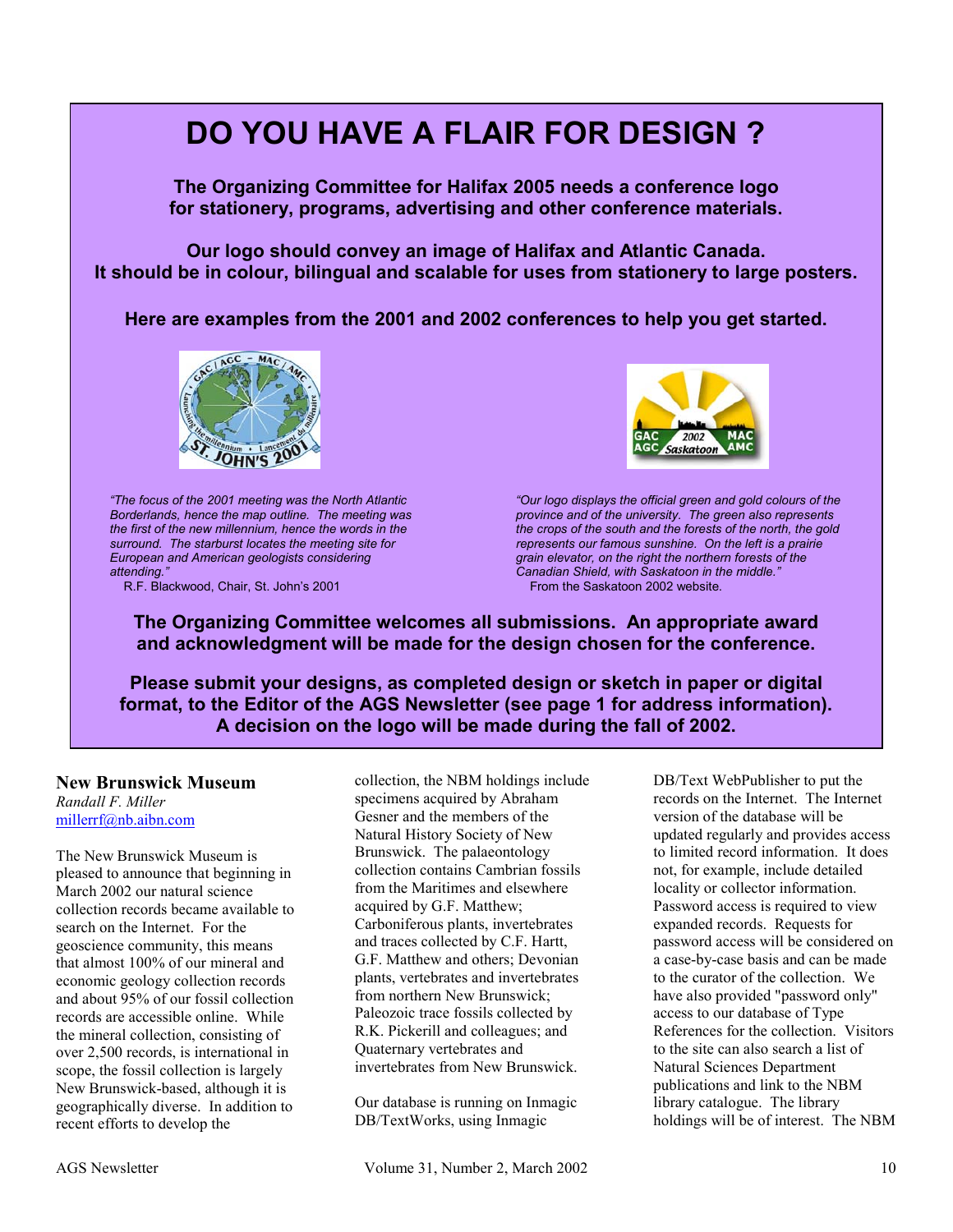Archives and Research Library includes many older periodicals acquired from the Natural History Society of New Brunswick library. We have also been building our library collection in recent years, especially in palaeontology.

#### The NBM web site is

http://www.gnb.ca/0130/. Follow the links to "Collections", "Natural Science", and "Click here" to connect to the Natural Sciences Department web site. From there, follow the links to various collections and other information. We are still experimenting with search and display screens. Undoubtedly, we will be modifying our search and display screens as we try to improve the web site.

Internet access to the New Brunswick Museum natural science collection is made possible by a grant from the New Brunswick Environmental Trust Fund.

The NBM is currently travelling two geology exhibitions. *Minerals Matter*, a look at minerals and mining in New Brunswick, is now at the Restigouche Gallery in Campellton on a tour that has so far included Saint John, Moncton and Edmunston. The New Brunswick Mining Association is sponsoring travel of this exhibition. *Fossil Hunter; Will Matthew and the Giant Trilobite* has finished its New Brunswick tour. We are hoping to travel it beyond our borders.

We awarded two G.F. Matthew grants for 2002. Dr. Sue Turner (Australia) will be examining Devonian sharks with us and Dr. Robert Wagner (Spain) will be visiting the NBM the look at our Upper Carboniferous plant collection. The next grant applications are due December 31, 2002. See our web site for more information.

Recent publications by Museum staff include:

Miller, R.F., Harington, C.R. and Welch, R. 2000. A giant beaver (Castoroides ohioensis Foster) fossil from New Brunswick, Canada.

Atlantic Geology 36, pp. 1-5.

Miller, R.F. 2000. Late-glacial (Younger Dryas) Coleoptera from Saint John, New Brunswick (NTS 21 G/1). *in* Current Research 1999. Edited by B.M.W. Carroll. New Brunswick Department of Natural Resources and Energy, Minerals and Energy Division, Mineral Resource Report 2000-4, pp. 31-38.

### **Nova Scotia Museum of Natural History**

*Deborah Skilliter*  skillidm@gov.ns.ca

The Nova Scotia Museum of Natural History recently wrapped up it's busiest March Break in history, with 33,380 visitors taking in the Rain Forest Exhibition.

In conjunction with the Atlantic Geoscience Society, the Museum of Natural History will be continuing its very successful talk series based on the book, *The Last Billion Years*, during the fall and winter of 2002- 2003. The average attendance at each talk this year has been approximately 80, with some talks exceeding 120 people.

Construction in the collections lab has been completed. The collections lab now has a separate room for processing incoming specimens, a separate lab bench working area, and the collections themselves are now completely separate from specimens that are unprocessed.

**HALIFAX 2005** *Mike Cherry*  cherryme@gov.ns.ca

Beginning with this issue of the AGS Newsletter, readers will receive regular updates from the Local Organizing Committee for the 2005 Annual Meeting of the Geological Association of Canada. Through these updates, we hope to solicit ideas from

AGS Newsletter Volume 31, Number 2, March 2002 11

and participation by AGS members in the preparation for the conference, and to ensure that participation in it by AGS members is at the highest possible level.

The LOC is pleased to report that it is well ahead of the five-year planning schedule provided by GAC. A core group of key LOC positions has been established under the general chairman, Scott Swinden. This group now includes Rob Raeside (Vice-chair), Pat Ryall (Finance), Mike MacDonald (General secretary), Sandra Barr (Field trips), Chris White (Co-chair, Program), Nan MacDonald (Fundraising), and Mike Cherry (Publicity). Additional sub-committee chairs will be identified over the next few months so that the LOC can meet its objective of a first full committee meeting in the autumn of 2002.

The conference will be held on the campus of Dalhousie University from May 14 through 18, 2005. Those of you who are extremely well organized should mark these dates in your calendars now. The LOC plans a preliminary tour of the facilities on May 9, 2002 as one of its last group actions before breaking for the summer field season. We are also restarting a competition to design a distinctive logo for the conference, which we must have by late fall 2002. See the advertisement on the preceding page of this newsletter for more information.

We are exploring the possibility of sharing sponsorship of the meeting with CSPG. This would expand the technical sessions and Tradex, as well as increase the size of the meeting and expand fund-raising possibilities. Veteran attendees of GAC annual meetings will remember that CSPG played a major role in the 2000 annual meeting in Calgary.

For many years, the GAC's annual meeting has been held jointly with the annual meeting of the Mineralogical Association of Canada. MAC is currently discussing whether to continue this relationship or to hold a